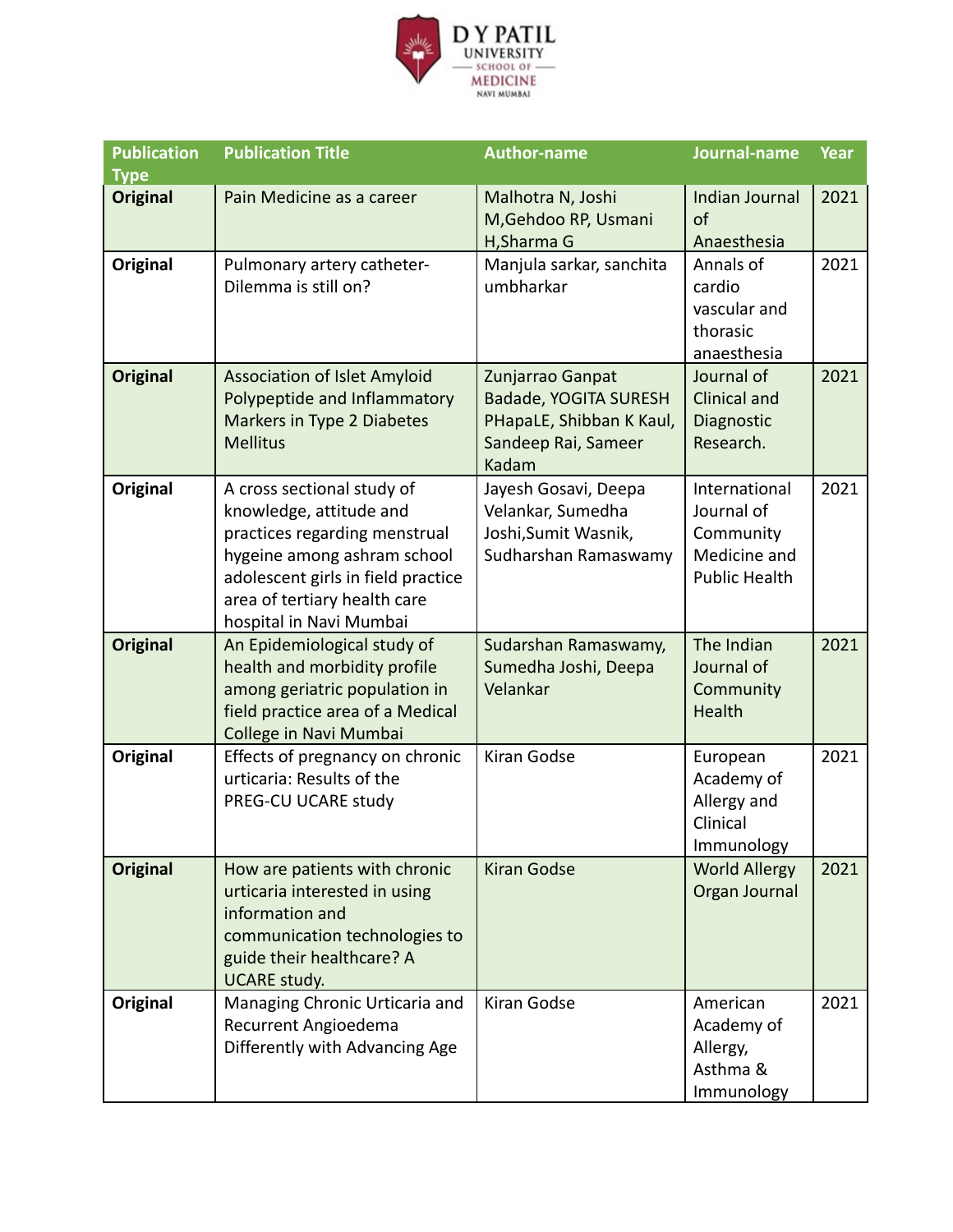

| <b>Original</b><br>Original | Prevalance of acne vulgaris and<br>its clinico-epidemiological<br>pattern in adult patients :<br>results of a prospective,<br>observational study<br>The global burden of chronic | Parag Chaudhari, Nidhi<br>shah, Ratnakar Shukhla,<br>sharmila patil, Anant<br>Patil, Nitin Nadkarni,<br>mohamad goldust<br>Kiran Godse | Journal of<br>cosmetic<br>dermatology<br><b>British Journal</b>                            | 2021<br>2021 |
|-----------------------------|-----------------------------------------------------------------------------------------------------------------------------------------------------------------------------------|----------------------------------------------------------------------------------------------------------------------------------------|--------------------------------------------------------------------------------------------|--------------|
|                             | urticaria for the patient and<br>society                                                                                                                                          |                                                                                                                                        | of<br>Dermatology                                                                          |              |
| <b>Original</b>             | The global impact of the<br>COVID-19 pandemic on the<br>management and course of<br>chronic urticaria                                                                             | <b>Kiran Godse</b>                                                                                                                     | Allergy-Wiley<br>online library                                                            | 2021         |
| Original                    | <b>Effect of Carbohydrate Loading</b><br>on Resistance Exercise and<br>Muscle Mass: A Prospective<br>Study                                                                        | Priyanka Mirdha, Vivek<br>Nalgirkar, Anant Patil, P<br>Potaliya, Vijaykumar<br>Gupta                                                   | Mymensingh<br>Medical<br>Journal                                                           | 2021         |
| <b>Original</b>             | <b>Efficacy and Safety of Creatine</b><br>Supplementation on Strength<br>and Muscle Mass in Resistance<br><b>Trained Individuals: A</b><br><b>Prospective Study</b>               | Priyanka Mirdha, Vivek<br>Nalgirkar, Anant Patil,<br>Vijaykumar Gupta                                                                  | International<br>Journal of<br>Current<br>Research and<br>Review                           | 2021         |
| Original                    | Awareness of safety protocols<br>for prevention of needle stick<br>injuries in anaesthesiologists<br>from Maharashtra: A survey<br>study                                          | Yadav, S., Vyas, V., Hazari,<br>S., Gehdoo, R., Patil, S.                                                                              | Indian Journal<br>of<br>Anaesthesia                                                        | 2020         |
| <b>Original</b>             | Awareness of family physicians<br>towards antihistamines                                                                                                                          | Zeerak S, Godse K,<br><b>Kumar S</b>                                                                                                   | Indian Journal<br>of<br>Dermatology                                                        | 2020         |
| Original                    | Anogenital Lichen Sclerosus                                                                                                                                                       | Manjyot Gautam,<br>Vasundhara Singh,<br>Sharmila Patil, Nitin<br>Nadkarni                                                              | Indian Journal<br>of Sexually<br>Transmitted<br>Diseases and<br><b>AIDS</b>                | 2020         |
| <b>Original</b>             | <b>COVID19 Infection in Health</b><br>Care Professionals: Risks,<br>Work-Safety and Psychological<br><b>Issues</b>                                                                | Yogesh G. Dabholkar,<br>Bhagyashree<br>Ajit Sagane, Twinkle Y.<br>Dabholkar &<br>Shivakumar Divity                                     | <b>Indian Journal</b><br>of<br>Otolaryngolog<br>y and<br><b>Head &amp; Neck</b><br>Surgery | 2020         |
| Original                    | An Objective Ergonomic Risk<br>Assessment of Surgeons in Real<br>Time While Performing<br><b>Endoscopic Sinus Surgery</b>                                                         | Dabholkar, T., Dabholkar,<br>Y.G., Yardi, S., Sethi, J.                                                                                | Indian Journal<br>of<br>Otolaryngolog<br>y and Head                                        | 2020         |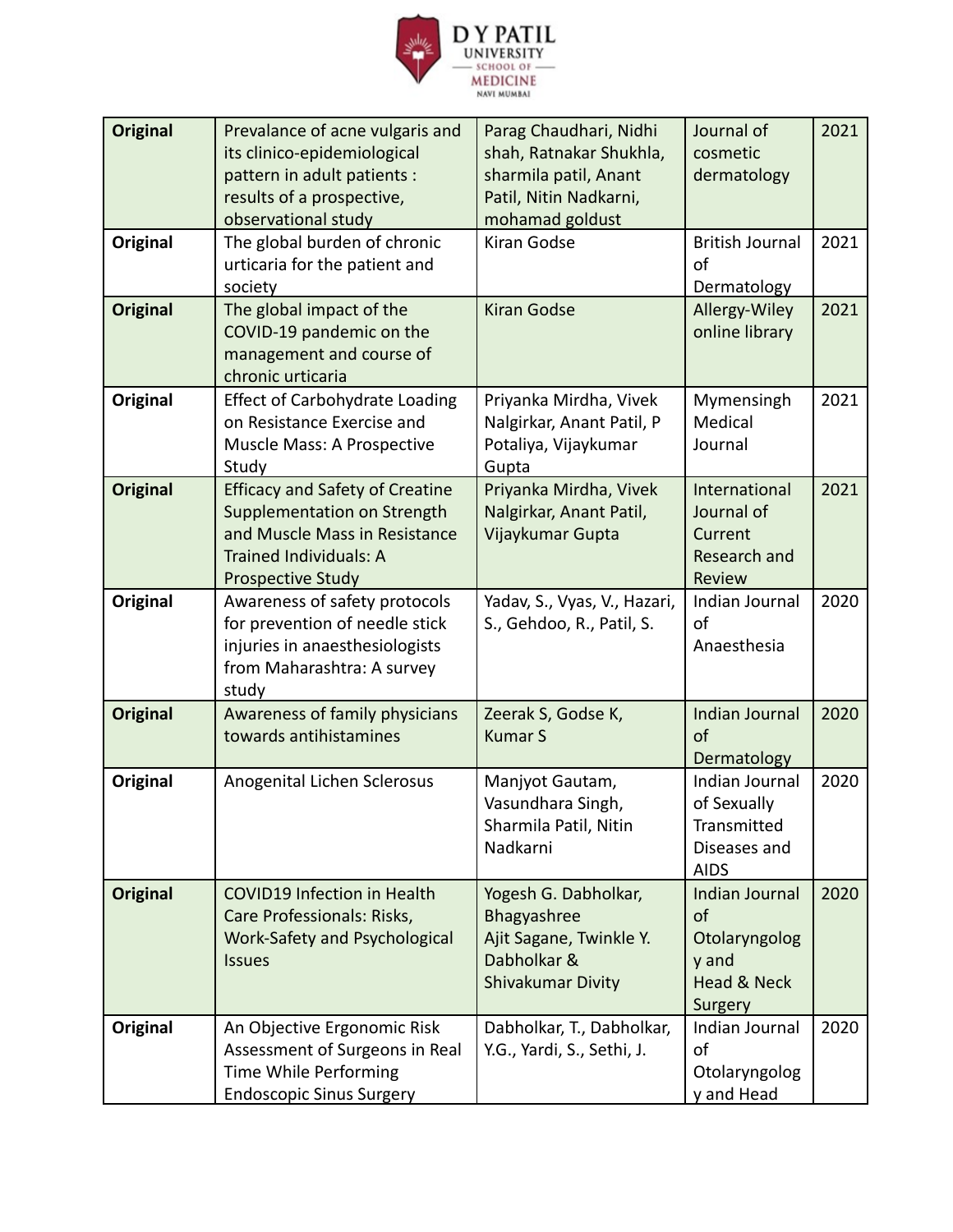

|                 |                                                                                                                                                                                     |                                                                                                | and Neck<br>Surgery                                                                                                |      |
|-----------------|-------------------------------------------------------------------------------------------------------------------------------------------------------------------------------------|------------------------------------------------------------------------------------------------|--------------------------------------------------------------------------------------------------------------------|------|
| <b>Original</b> | <b>COVID19 Infection in Health</b><br>Care Professionals: Risks,<br><b>Work-Safety and Psychological</b><br><b>Issues</b>                                                           | Yogesh G. Dabholkar,<br>Bhagyashree Ajit Sagane,<br>Twinkle Y. Dabholkar,<br>ShivaKumar Divity | Indian J<br>Otolaryngol<br><b>Head Neck</b><br>Surg                                                                | 2020 |
| Original        | Assesment of heart rate<br>variability on<br>Electrocardiograph in young<br>adults with diabetes                                                                                    | Bharat Somani, Mahesh<br>Padsalge, Dinesh Gupta                                                | <b>JOURNAL FOR</b><br><b>ADVANCED</b><br><b>MEDICAL AND</b><br><b>DENTAL</b><br><b>SCIENCES</b><br><b>RESEARCH</b> | 2020 |
| <b>Original</b> | A study of Clinical<br>Features, Manifestations and<br><b>Outcomes of CNS Tuberculosis</b>                                                                                          | Suranjana Basak, Archana<br><b>Bhate</b>                                                       | The Journal of<br>the<br>Association of<br>Physicians of<br>India,                                                 | 2020 |
| Original        | HIV-1 inhibits haematopoiesis<br>via microRNA secreted by<br>virus-infected CD4+ T cells                                                                                            | Padmanabhan, U.,<br>Dahake, R., Chowdhary,<br>A.S., Koka, P.S.                                 | European<br>Journal of<br>Haematology                                                                              | 2020 |
| <b>Original</b> | Design, synthesis and biological<br>evaluation of substituted<br>flavones and aurones as<br>potential anti-influenza agents                                                         | Chintakrindi, A.S., Gohil,<br>D.J., Chowdhary, A.S.,<br>Kanyalkar, M.A.                        | Bioorganic<br>and Medicinal<br>Chemistry                                                                           | 2020 |
| Original        | Detection of a novel mutation<br>in the rpoB gene in a multidrug<br>resistant Mycobacterium<br>tuberculosis isolate using whole<br>genome next generation<br>sequencing             | Hirani, N., Joshi, A.,<br>Anand, S., Chowdhary<br>AS, Agarwal, M., Phadke,<br>N.               | Journal of<br>Global<br>Antimicrobial<br>Resistance                                                                | 2020 |
| <b>Original</b> | Indian Spices Enhance the<br><b>Activities of Antibiotics against</b><br><b>Human Pathogens</b><br>Synergistically                                                                  | Hema Shiral, R.<br>Swaminathan, R. Patil, R.<br>Khandare, N. Desai                             | Journal of<br><b>Krishna</b><br>Institute of<br><b>Medical</b><br><b>Sciences</b><br>University                    | 2020 |
| <b>Original</b> | Protective effect of a polyherbal<br>bioactive fraction in<br>propylthiouracil induced thyroid<br>toxicity in rats by modulation of<br>the<br>hypothalamic-pituitary-thyroid<br>and | Sneha Singha, Vandana<br>Pandaa, Sudhamani S.b,<br>Payal Dande                                 | Toxicology<br>Reports                                                                                              | 2020 |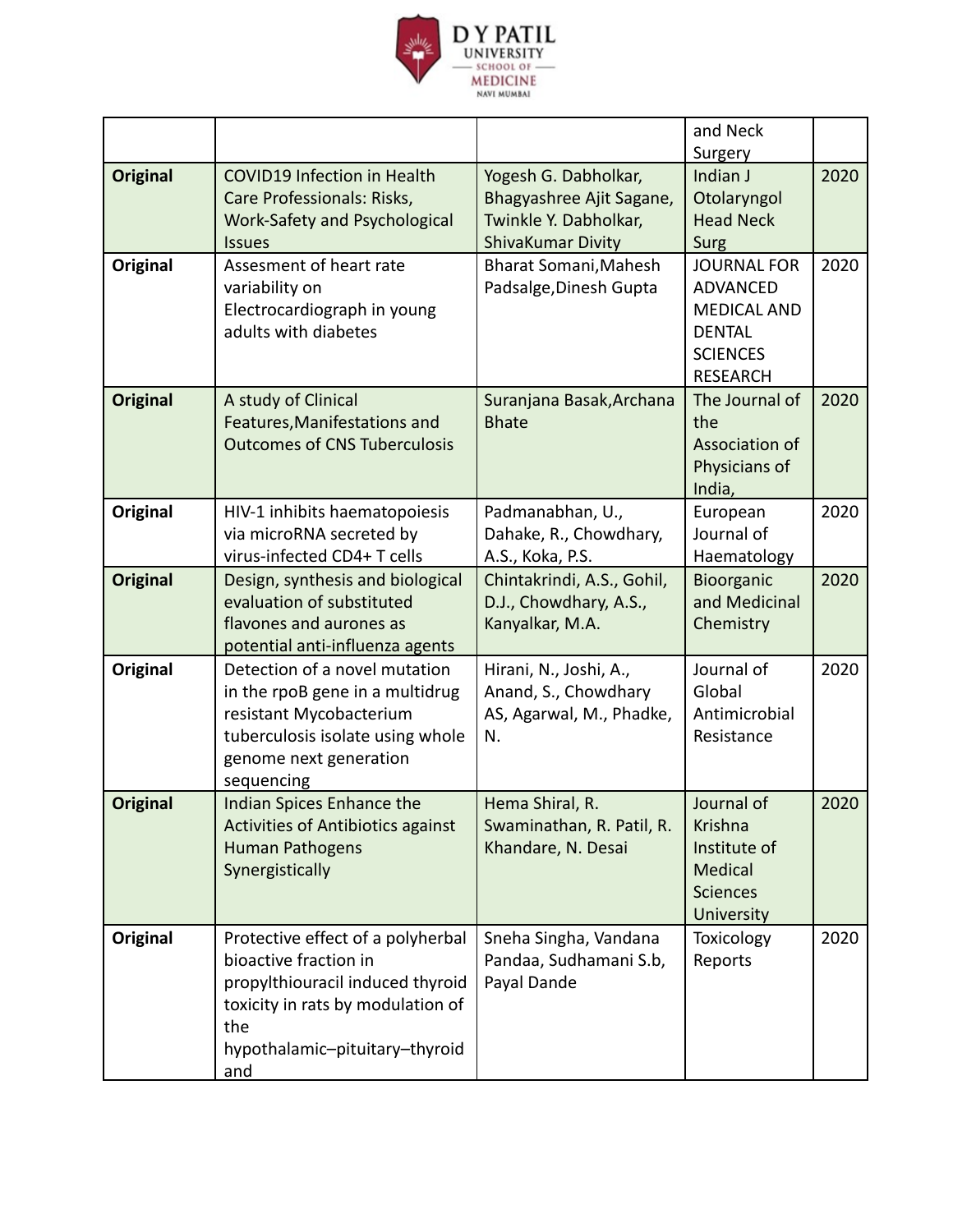

|                 | hypothalamic-pituitary-adrenal<br>axes                                                                                                                                                                                        |                                                                                                      |                                                     |      |
|-----------------|-------------------------------------------------------------------------------------------------------------------------------------------------------------------------------------------------------------------------------|------------------------------------------------------------------------------------------------------|-----------------------------------------------------|------|
| <b>Original</b> | <b>Bubbly bowel: A</b><br>life-threatening condition                                                                                                                                                                          | Divya S. Shetty, Leena P.<br>Naik, Anjali D.<br>Amarapurkar                                          | <b>Indian J Pathol</b><br>Microbiol                 | 2020 |
| Original        | The chicken or the egg: An<br>intriguing case of Ewing's<br>sarcoma/primitive<br>neuoectodermal tumor, adrenal<br>to breastor vice versa?                                                                                     | ritika Bhat, Ketan D Ingle<br>,S Sudhamani, Prakash<br>roplekar                                      | Indian Journal<br>of Pathalogy<br>&Microbiolog<br>y | 2020 |
| <b>Original</b> | Takayasu's arteritis with dilated<br>cardiomyopathy associated<br>with tuberculosis: A case report                                                                                                                            | Sanjay Kumar Tanti,<br>Kumar Diwakar, Sudhir<br>Mishra                                               | Indian J Child<br>Health                            | 2020 |
| Original        | COVID-19 awareness among<br>healthcare students and<br>professionals in Mumbai<br>metropolitan region: a<br>questionnaire-based survey                                                                                        | PD Modi, G Nair, A Uppe,<br>J Modi, B Tuppekar, AS<br>Gharpure, D Langade                            | Cureus                                              | 2020 |
| <b>Original</b> | Efficacy of methotrexate as add<br>on therapy to H1 antihistamine<br>in difficult to treat chronic<br>urticaria: A systematic review<br>and meta-analysis of<br>randomized clinical trials                                    | Anant Patil, Bingewar G,<br><b>Goldust M</b>                                                         | Dermatologic<br>Therapy                             | 2020 |
| Original        | Clinical evaluation of the<br>pharmacological impact of<br>ashwagandha root extract on<br>sleep in healthy volunteers and<br>insomnia patients: A<br>double-blind, randomized,<br>parallel-group,<br>placebo-controlled study | Deepak Langade, Vaishali<br>Thakare, Subodh Kanchi,<br>Sunil Kelgane                                 | Journal of<br>Ethnopharma<br>cology                 | 2020 |
| <b>Original</b> | <b>Awareness Among Healthcare</b><br><b>Students and Professionals in</b><br>Mumbai Metropolitan Region:<br>A Questionnaire-Based Survey                                                                                      | Modi PD, Nair G, Uppe A,<br>Modi J, Tuppekar B,<br>Gharpure AS, Langade D                            | Cureus                                              | 2020 |
| Original        | Study of diaphragm in chronic<br>obstructive pulmonary disease<br>using ultrasonography                                                                                                                                       | Sanket Jain, Girija Nair,<br>Abhishek Nuchin, Abhay<br>Uppe                                          | Lung India                                          | 2020 |
| <b>Original</b> | COVID-19 and Management of<br><b>Severe Acute Respiratory</b><br>Infection (SARI): A<br><b>Questionnaire-Based Study</b>                                                                                                      | Ashwini Patankar, Pranav<br>Modi, Abhay Uppe, Balaji<br>Tuppekar, Santwana<br>Chanakar, Girija Nair, | Current<br>Health<br><b>Sciences</b><br>Journal     | 2020 |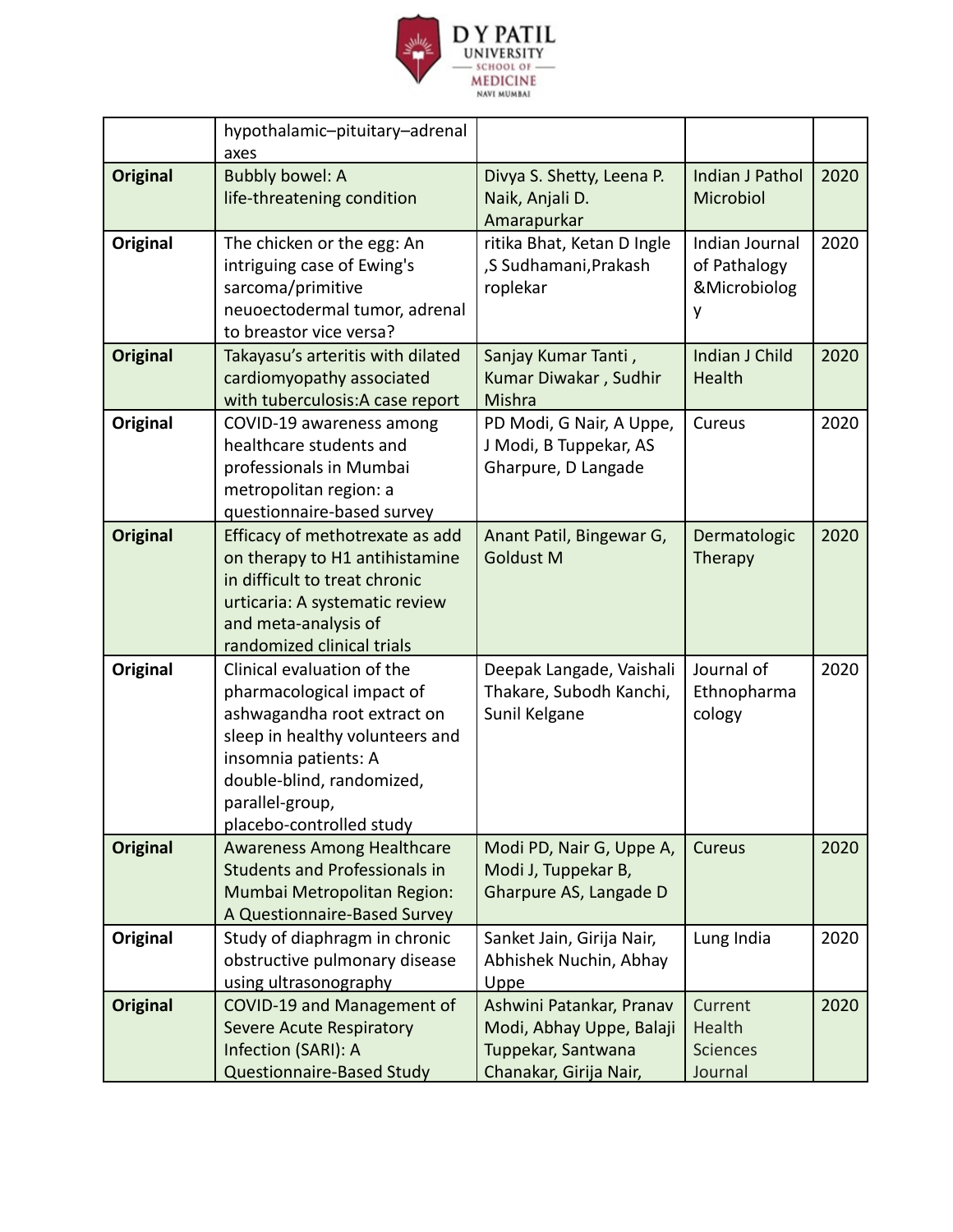

|                 | Among Indian Healthcare<br>Professionals                                                                                                                              | Surekha Patil, Deepak<br>Langade                                    |                                                     |      |
|-----------------|-----------------------------------------------------------------------------------------------------------------------------------------------------------------------|---------------------------------------------------------------------|-----------------------------------------------------|------|
| <b>Original</b> | Implementing antimicrobial<br>stewardship to reduce surgical<br>site infections: Experience and<br>challenges from two<br>tertiary-care hospitals in<br>Mumbai, India | Bhakti Saranga,, Anurag<br>Tiwaryb, Anita Gadgilc,<br>Nobhojit Royd | Journal of<br>Global<br>Antimicrobial<br>Resistance | 2020 |
| <b>Original</b> | Pedunculated Lipoma of the<br><b>Caecum Causing Colocolic</b><br>Intussusception in an adult                                                                          | Vagholkar K.                                                        |                                                     | 2020 |
| Original        | Acute appendicitis in adults.                                                                                                                                         | Vagholkar K.                                                        | International<br>Surgery<br>Journal.                | 2020 |
| <b>Original</b> | Postherpetic pseudohernia: A<br>Case report.                                                                                                                          | Vagholkar K.                                                        | International<br>Surgery<br>Journal.                | 2020 |
| <b>Original</b> | PRIMARY SQUAMOUS CELL<br><b>CANCER OF BREAST: A CASE</b><br>REPORT.                                                                                                   | Vagholkar K, Singh S,<br>Mapari M, Chitalia D.                      | International<br>Surgery<br>Journal.                | 2020 |
| <b>Original</b> | <b>OBSTRUCTIVE JAUNDICE:</b><br><b>UNDERSTANDING THE</b><br>PATHOPHYSIOLOGY.                                                                                          | Vagholkar K.                                                        | International<br>Surgery<br>Journal.                | 2020 |
| Original        | Stump appendicitis.                                                                                                                                                   | Vagholkar K.                                                        | International<br>Surgery<br>Journal.                | 2020 |
| <b>Original</b> | Gallstone ileus.                                                                                                                                                      | Vagholkar K.                                                        | International<br>Surgery<br>Journal.                | 2020 |
| Original        | Pilonidal SInus.                                                                                                                                                      | Vagholkar K.                                                        | International<br>Surgery<br>Journal.                | 2020 |
| <b>Original</b> | <b>Acute cholecystitis: Severity</b><br>assessment and management.                                                                                                    | Vagholkar K.                                                        | International<br>Surgery<br>Journal.                | 2020 |
| Original        | Acute cholangitis: Diagnosis and<br>management.                                                                                                                       | Vagholkar K.                                                        | International<br>Surgery<br>Journal.                | 2020 |
| <b>Original</b> | Complications of splenectomy.                                                                                                                                         | Vagholkar K.                                                        | International<br>Surgery<br>Journal.                | 2020 |
| Original        | Therapeutic approach to<br>epidermoid cyst.                                                                                                                           | Vagholkar K, Vagholkar S.                                           | International<br>Surgery<br>Journal.                | 2020 |